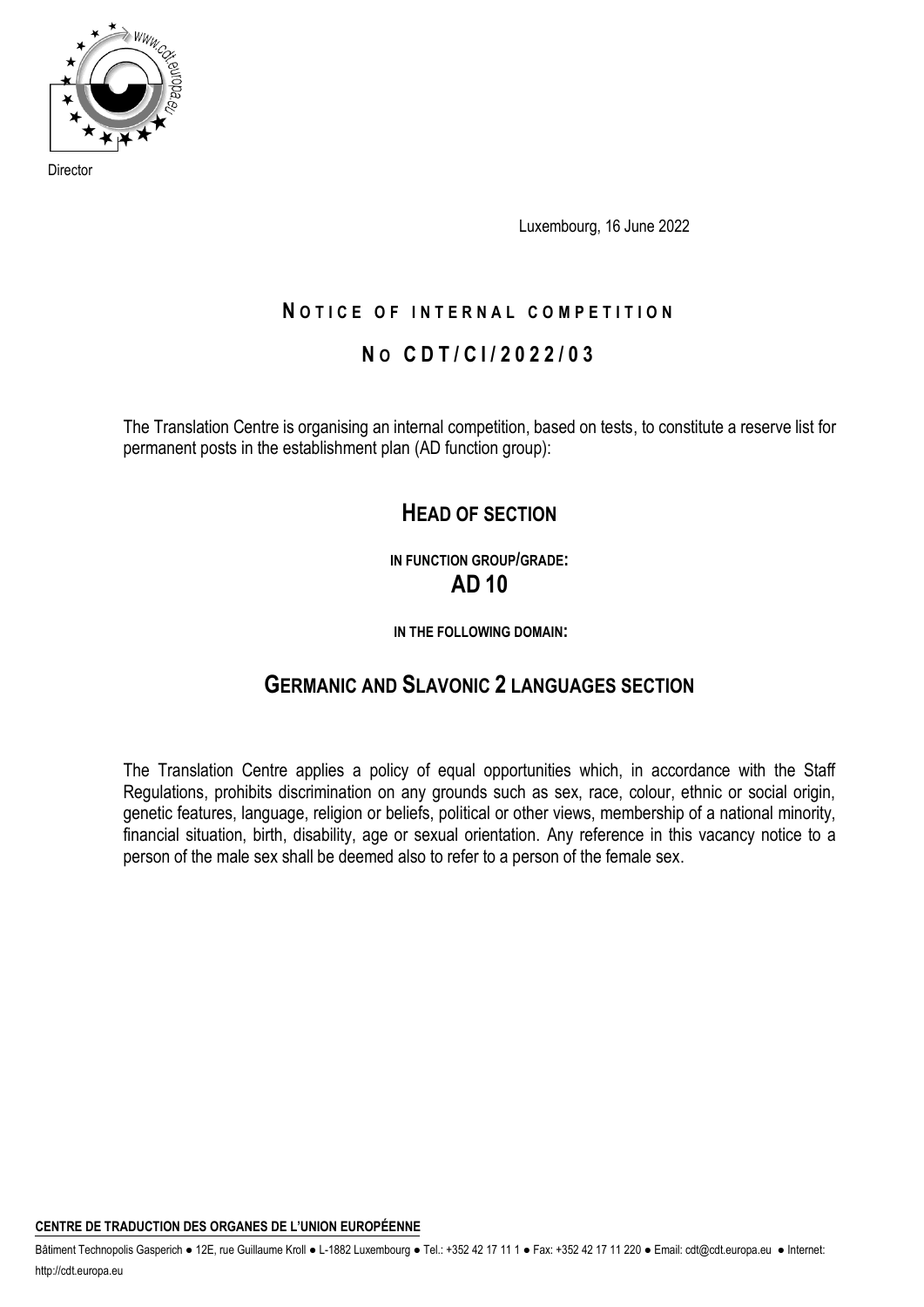

# **I. ELIGIBILITY**

The competition is open to all applicants who, on the final date for receipt of applications, meet the following conditions:

# A. GENERAL CONDITIONS

- 1. be an official or a temporary agent of the Translation Centre as defined in Title 1 (General Provisions), Article 2 of the Conditions of Employment of Other Servants (CEOS);
- 2. have accrued at least three years' service at the Translation Centre as an official or a temporary agent. The following periods of time cannot be included when calculating the number of years of service:
	- − leave on personal grounds, secondment outside the institutions or agencies at own request and unpaid leave;
- 3. have one of the following administrative statuses: 'active' employment, leave for military service, parental leave or family leave, 'secondment in the interests of the service' or 'seconded at own request', in accordance with Article 35 et seq. of the Staff Regulations.
- B. SPECIFIC CONDITIONS
- 1. Qualification

Applicants must have:

i) A level of education which corresponds to completed university studies of at least four years attested by a diploma.

or

ii) A level of education which corresponds to completed university studies attested by a diploma and appropriate professional experience of at least one year when the normal period of university is at least three years.

NB: The professional experience required under B.1 (ii) counts as part of your qualifications and may not be included in the number of years of professional experience required under 2 below.

### 2. Professional experience

Applicants must:

subsequent to having obtained the qualification required under B.1. i) or ii) and to having obtained the professional experience required under B.1. ii), have acquired at least twelve years of professional experience, of which one year of professional experience in the area of management and of relevance to the duties in question (see annex 1).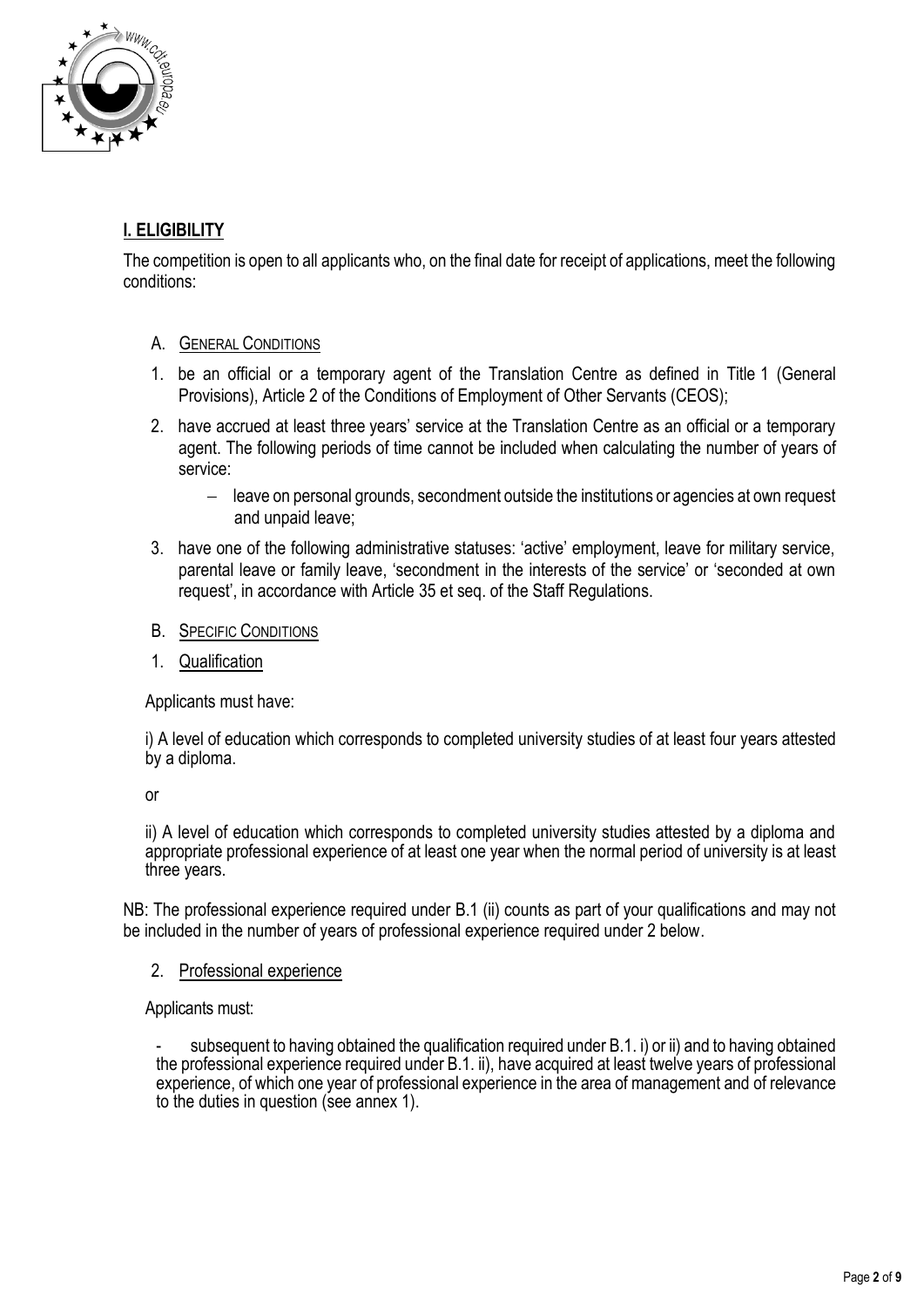

# 3. Knowledge of languages

Applicants must satisfy the following conditions:

- a) Very good knowledge (level B2 or above) of English and French;
- b) The knowledge of other EU languages is considered an advantage<sup>1</sup>;

# **II. ADMISSION TO THE COMPETITION**

Applicants should submit their application and supporting documents through Systal [\(https://aa251.referrals.selectminds.com/?lset=en\\_US&sso\\_oif=true\)](https://aa251.referrals.selectminds.com/?lset=en_US&sso_oif=true)<sup>2</sup> before the closing date for submission of applications. Applications will therefore be rejected at this stage if they:

- $\triangleright$  are sent after the deadline,
- $\triangleright$  are not submitted through Systal,
- $\triangleright$  do not include all the supporting documents proving the requirements in point I. A. points 1 and 2 and point 1.B. points 1 and 2 above.<sup>3</sup>

The Selection Board will examine the applications and draw up a list of candidates who meet all the conditions in point I. These candidates will then be admitted to the tests.

Candidates will be informed individually of the Selection Board's decision regarding their admission to the tests.

### **III. REVIEW OF APPLICATIONS**

Applicants who are unsuccessful may request that their applications be reviewed. To do this they must send a letter to the Chair of the Selection Board, stating their case, within 10 working days of the date of dispatch of the letter notifying them of the decision.

# **IV. ORAL TEST**

1

### A. Admission to the oral test

All candidates who meet the requirements set under point I are admitted to an oral test.

### B. Nature and duration of the oral test

The oral test consists of an interview with the Selection Board intended to assess candidates' suitability to perform at AD level the duties mentioned in annex 1, the specific requirements set in annex 2 and the domain of the post. This assessment will be based on the candidates' ability in verbal expression, reasoning

<sup>1</sup> Levels defined according to the Common European Framework of Reference for Languages: Learning, Teaching, Assessment (CEFR).

 $^2$  Please note that although the information and questions in Systal are written in English, you may apply in English or in French.

<sup>3</sup> Candidates are strictly forbidden to make any contact, either directly or indirectly, with members of the Selection Board. Any violation of this rule will result in the candidate(s) concerned being disqualified from the competition.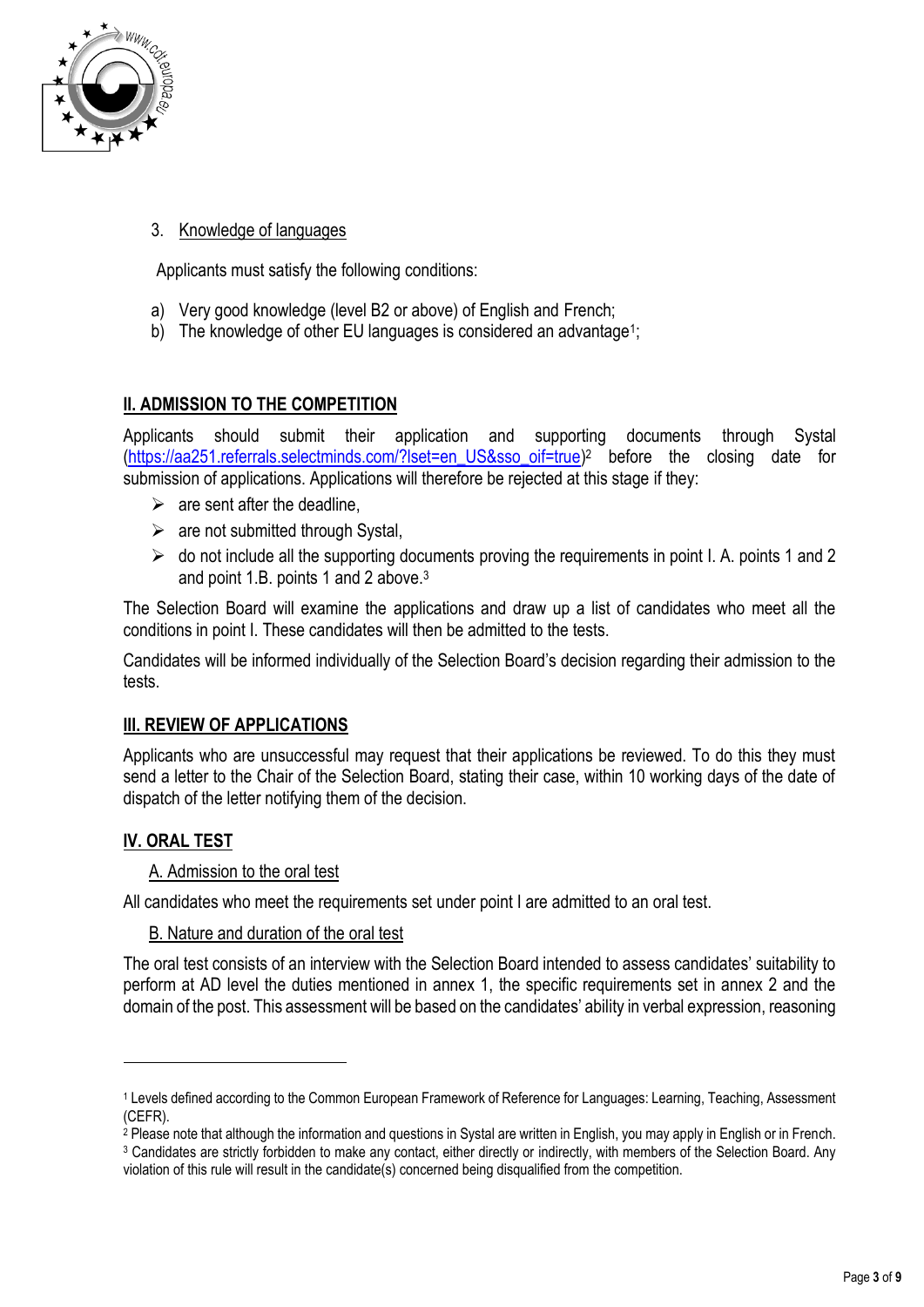

and management. During the interview, the Selection Board may wish to verify statements made by candidates, particularly with regard to their diplomas, professional references and the skills required.

To complete their assessment of candidates' suitability for such posts, the Selection Board will also consider the information furnished by candidates, looking in particular at their experience in relation to the tasks listed in the job description, training courses or any other information candidates wish to put forward in support of their application.

The Selection Board will decide on the time allowed for the test, and inform the candidates accordingly when they are invited to attend the oral test.

The oral test will take place on the date stated in the invitation letter. However, in exceptional circumstances the Selection Board may accept a change of date at the candidate's request, provided that this does not disrupt the competition process.

#### 2. Marks for the oral test

The oral test will be marked out of 20 (pass mark: 12).

The interview will be conducted for the most part in English and in French. Other languages may be tested according to the declaration on the knowledge of languages made by the candidates.

### **V. RESERVE LIST**

The Selection Board will include on the reserve list all those candidates who obtain the pass mark in the oral test. The reserve list will be drawn up in alphabetical order.

The Appointing Authority (AA) will select candidates from the reserve list to be appointed as officials to the posts competed for, as and when posts become available in the establishment plan. The reserve list will be valid until **31 December 2022** and may then be extended.

#### **VI. HOW TO APPLY**

Interested applicants must complete their online application in Systal ([https://aa251.referrals.selectminds.com/?lset=en\\_US&sso\\_oif=true](https://aa251.referrals.selectminds.com/?lset=en_US&sso_oif=true)) by **14/07/2022 (17:00) at the latest**.

Applications received after the deadline for applications will only be accepted by the Selection Board:

- $\triangleright$  in the event that the candidate is absent from the Centre during the entire publication period for duly proven reasons of illness, maternity leave or mission;
- $\geq$  and provided that applications are delivered no later than five working days after the date on which the acknowledged cause of the delay ceases and, in any case, no later than 5 working days after the

deadline for delivery of applications, namely 14/07/2022 (17.00).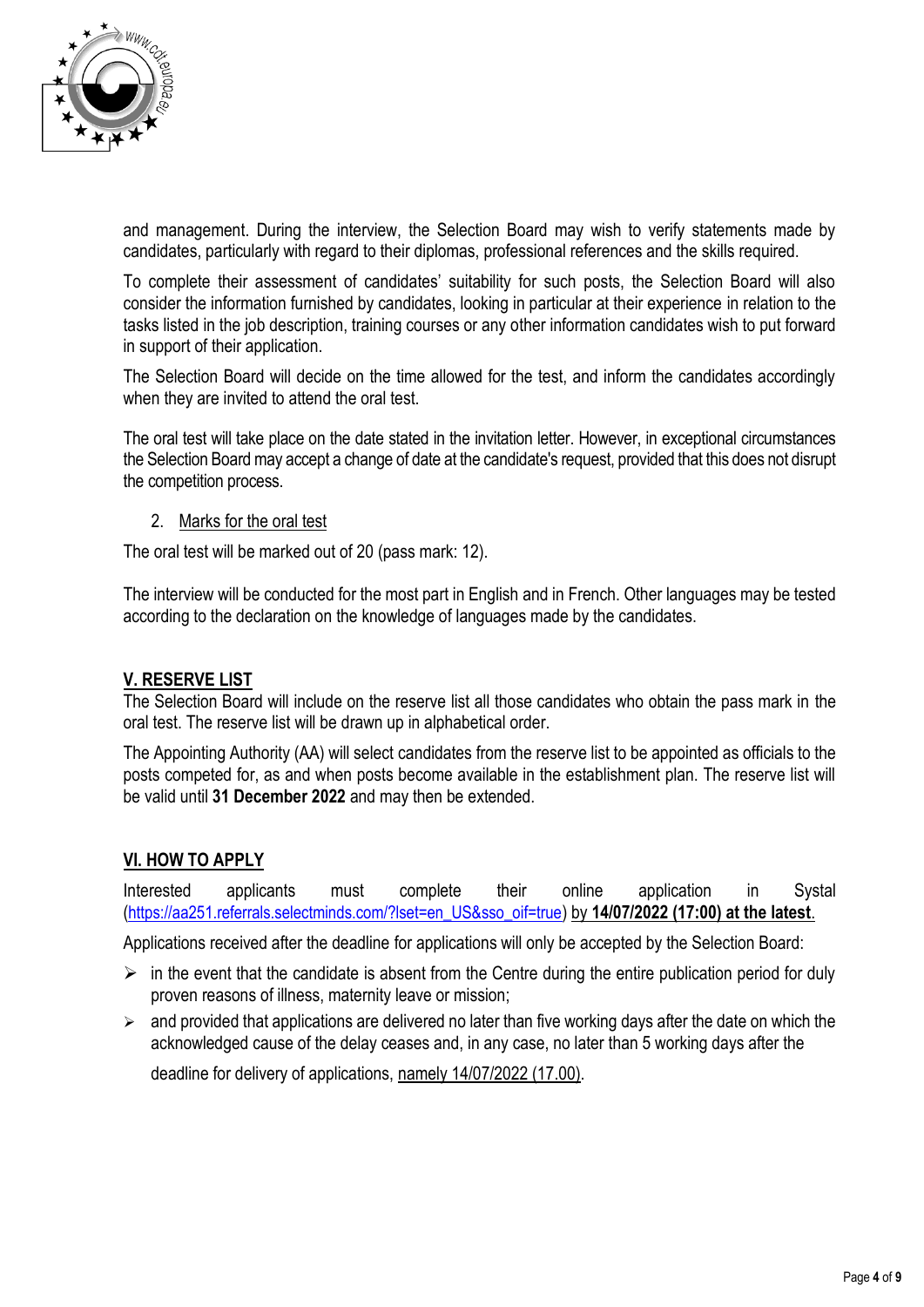

# **VII. APPOINTMENT**

Candidates placed on the reserve list will be eligible only for appointment as probationary officials (AD 10). The classification will be fixed according to general implementing provisions concerning the criteria applicable to classification in grade and step on appointment or engagement.

Candidates who are successful in this competition must have, on the date they are appointed, active status at the Translation Centre.

The recruitement will be based on statutory provisions and budgetary availabilities.

Under Article 29(1)(b) of the Staff Regulations officials may request a transfer at any time during their career to another institution or agency. However, candidates' attention is drawn to the fact that, in the interests of the service, newly recruited officials are transferred only in exceptional and duly justified cases during their first four years of service. Any such transfer is subject to the agreement of institution or agency that originally recruited the official and the institution or agency to which the official requests to be transferred.

# **VIII. GENERAL INFORMATION**

### A. REVIEW – APPEAL – COMPLAINTS

Candidates who consider that they have grounds for complaint concerning a particular decision may, at any point in the competition, request further details regarding said decision from the Chair of the Selection Board, instigate an appeal procedure or file a complaint with the European Ombudsman (see Annex 3).

#### B. REQUESTS FROM CANDIDATES FOR ACCESS TO INFORMATION CONCERNING THEM

Candidates involved in an internal competition have the specific right of access to certain information concerning them directly and individually. Candidates who so request may accordingly be provided with supplementary information relating to their participation in the internal competition. Candidates must send such requests in writing to the Chair of the Selection Board. The answer will be sent within one month. Requests will be dealt with taking account of the confidential nature of the Selection Board proceedings under the Staff Regulations (Annex III, Article 6).

#### C. PROTECTION OF PERSONAL DATA

The Translation Centre (as the body responsible for organising the internal competition) will ensure that applicants' personal data are processed as required by Regulation (EU) 2018/1725 of the European Parliament and of the Council of 23 October 2018 on the protection of natural persons with regard to the processing of personal data by the Union institutions, bodies, offices and agencies and on the free movement of such data, and repealing Regulation (EC) No 45/2001 and Decision No 1247/2002/EC (OJ L 295, 21.11.2018, p. 39). This applies in particular to the confidentiality and security of such data.

Please see the [specific privacy notice](http://cdt.europa.eu/en/specific-privacy-notice-selections-and-recruitments).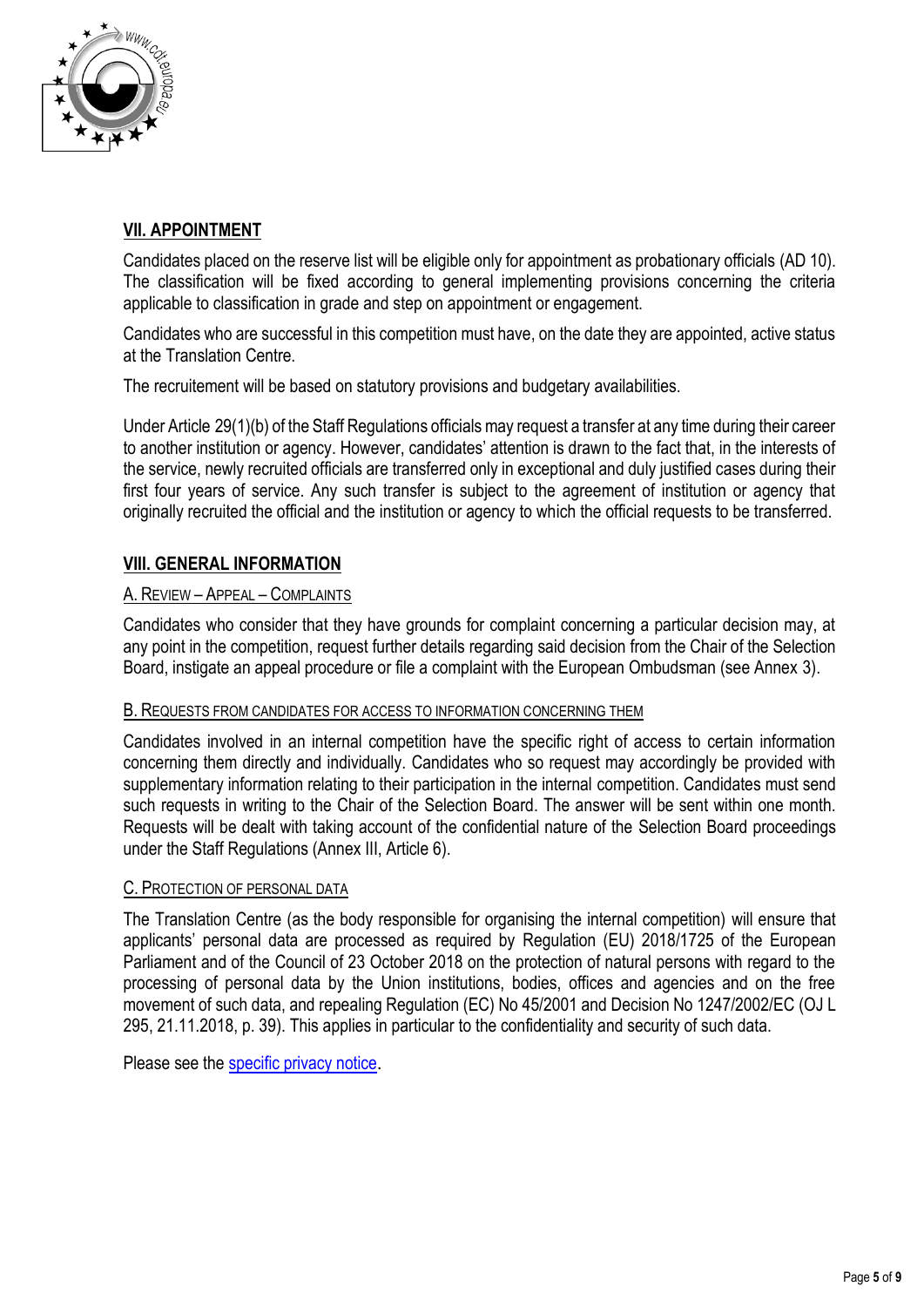

**ANNEX 1** *DESCRIPTION OF THE POSTS TO BE FILLED*

The mission of the Head of Germanic and Slavonic 2 Languages Section is to:

▪ Assist the Head of the Translation Department in managing the language section.

Placed under the supervision of the Head of the Translation Department, this post includes the following responsibilities:

1. Assist his or her immediate superior: assist the Head of the Translation Department in those areas of responsibility relating to the language section; ensure the section's contacts with the other sections and departments of the Centre; participate in the various committees and/or working groups in which the section is involved and draft any documents ensuing therefrom; help draft any other documents of use to the section and propose improvements for ensuring continuity of the department's various projects.

2. Section management: take the necessary measures to ensure a good working climate in the section in order to work towards the achievement of the department's objectives; demonstrate the leadership skills necessary to motivate staff; provide a managerial environment which maximises staff potential.

3. Human Resources-related and administrative issues: manage leave requests; establish training needs and approve training requests (on the basis of training priorities, changes in teams); contribute to smoothening working conditions (stress and conflict management); participate in the appraisal of section members, participate in selection procedures, participate in tenders relate d to translation.

4. Information spread and networking-related issues: maintain regular coordination of activities within the team of three heads of language section; participate in middle managers meetings with the aim of representing the translators as well as with an obligation to organize briefings to them afterwards; participate in other institutional activities relating to the field of translation as well as in the exchange of information with a view to contributing to a rationalisation of resources and a harmonisation of procedures; participate, on behalf of translators, in any other related meetings and "user groups" for testing new development products or other projects (IT, quality management, etc.) provide input for Annual Activity Report, Strategy, Work Programme, etc.

5. Quality improvement and language aspects-related issues: organize the translation process on a project–based manner, i.e. arrange pre-treatment of documents in cases of big/complex translation request (in close cooperation with the Translation Workflow Assistants/Administrators (TWAs), the CAT Team, the Corpus and Terminology Management teams); design and implement measures, leading to the improvement of the quality of translation (in cooperation with the Translation Support Department and other relevant departments and sections); design and implement measures, based on in-house knowledge, to improve the translation process; negotiate these improvements with other services (IT) and top management; design and implement quality control measures in their respective language groups; design and implement measures leading to improved client satisfaction (with Workflow Management Section and client coordinators).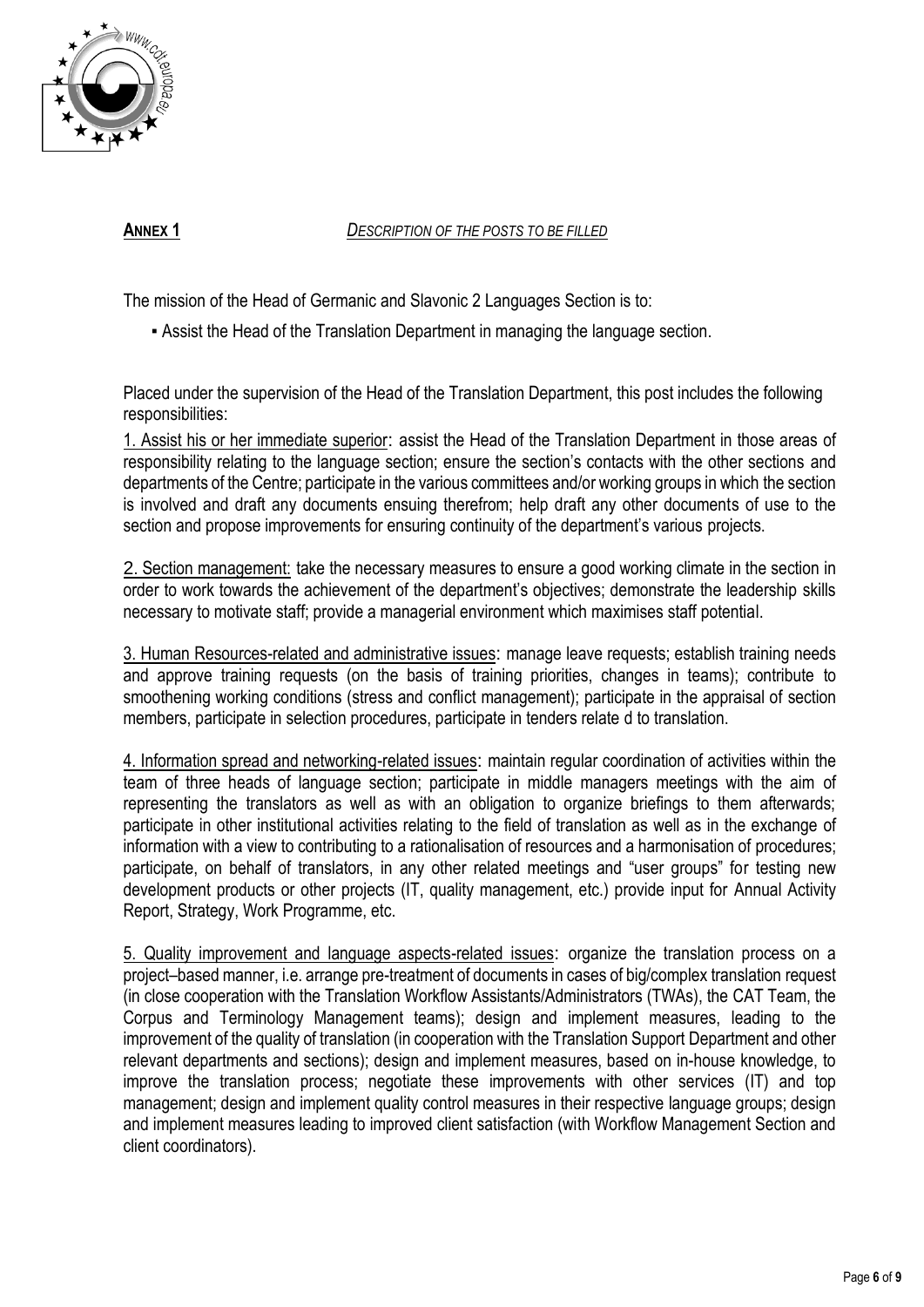

# **ANNEX 2** *SPECIFIC SKILLS*

# **In addition to the specific conditions (see point I.B.), the following specific skills are requested:**

# **Professional experience and technical skills required:**

 $\triangleright$  Knowledge of the general management of the Centre as well as understanding of the services underlying and supporting the translation process;

 $\triangleright$  Basic managerial capability proven in different activities in the CdT, e.g. client, quality, Studio, trade mark, terminology coordination work.

# **Language skills:**

- $\triangleright$  Very good knowledge (level B2 or above) of English and French<sup>4</sup>;
- $\triangleright$  The knowledge of other EU languages is considered an advantage.

### **Non-technical skills:**

1

- $\triangleright$  Leadership skills and ability to motivate and encourage people;
- $\triangleright$  Solid interpersonal and communication skills including negotiation skills;
- $\triangleright$  Ability to liaise effectively with people at all levels of the organisation and externally;

 $\triangleright$  Strong sense of responsibility, discretion, confidentiality and initiative, as well as reliability and flexibility;

- $\triangleright$  Ability to prioritise and work under stress in a multicultural environment;
- $\geq$  Open-mindedness, reliability, predictability and positive attitude.

Specific skills will be verified and assessed during the oral test, among others.

<sup>4</sup> Levels defined according to the Common European Framework of Reference for Languages: Learning, Teaching, Assessment (CEFR).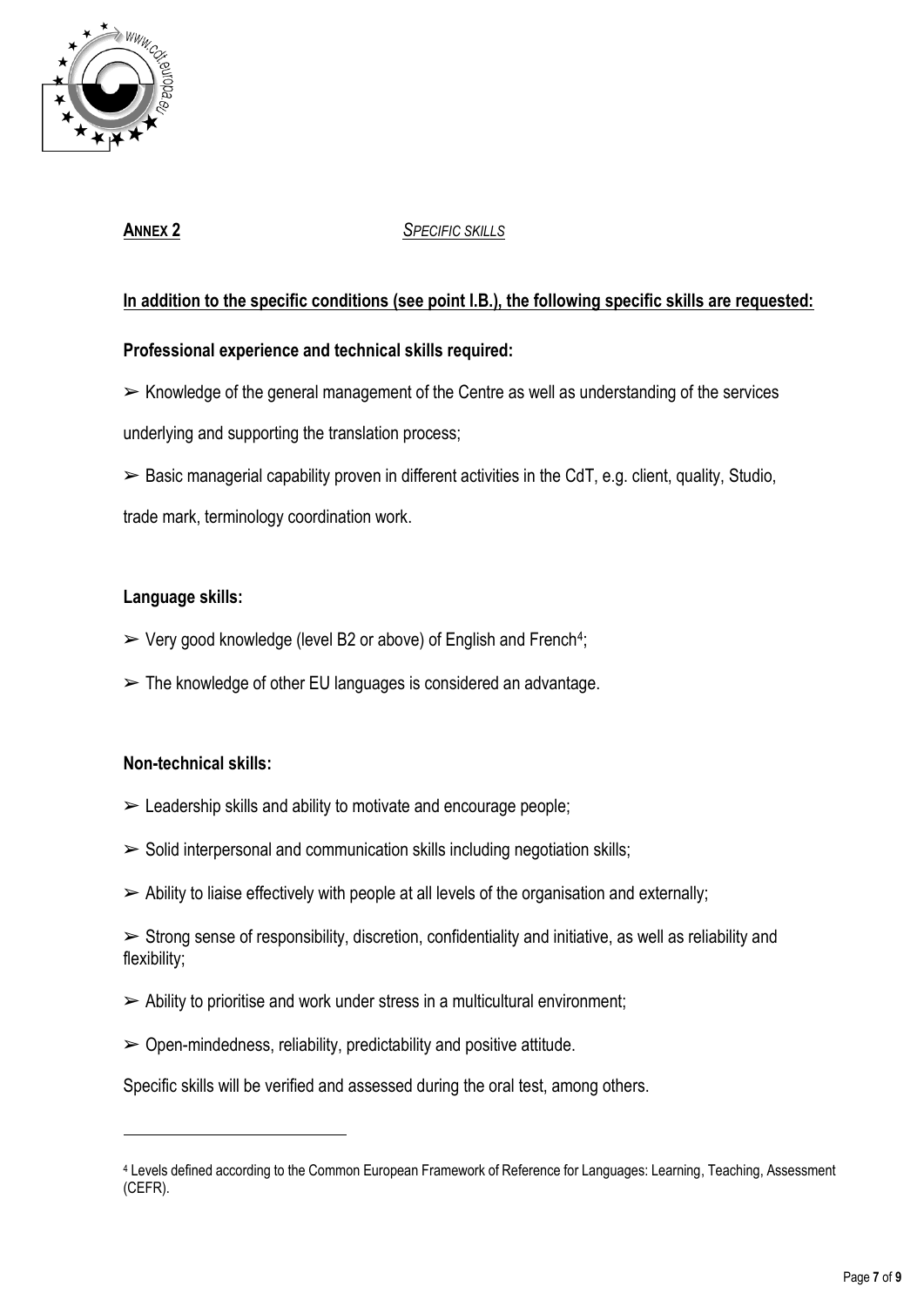

# **ANNEX 3**

#### **REQUESTS FOR REVIEW – APPEAL PROCEDURES – COMPLAINTS TO THE EUROPEAN OMBUDSMAN**

Since the Staff Regulations apply to this competition, please note that all the proceedings are covered by the confidentiality requirement laid down in Annex III to the Staff Regulations. If at any stage of this selection procedure candidates consider that their interests have been prejudiced by a particular decision, they may take the following action:

# **I. REQUESTS FOR FURTHER INFORMATION OR FOR REVIEW**

 $\triangleright$  Send a letter requesting further information or a review and stating your case to:

**For the attention of the Chair of the Selection Board of competition CDT/CI/2022/03** Translation Centre Bâtiment Technopolis Gasperich Office 3077 12 E, rue Guillaume Kroll L-1882 Luxembourg

within 10 calendar days of the date of dispatch of the letter informing you of the decision. The Selection Board will send a reply as soon as possible.

# **II. APPEAL PROCEDURES**

➢ Lodge a complaint under Article 90(2) of the Staff Regulations of Officials of the European Union, at the following address:

**For the attention of the Appointing Authority - CDT/CI/2022/03** Translation Centre Bâtiment Technopolis Gasperich Office 3077 12 E, rue Guillaume Kroll L-1882 Luxembourg

The time limits for initiating these two types of procedure (see Staff Regulations as amended by Regulation (EU, Euratom) No 1023/2013 of the European Parliament and of the Council (OJ L 287 of 29.10.2013, p.15 – [http://eur-lex.europa.eu/\)](http://eur-lex.europa.eu/) start to run from the time you are notified of the act allegedly prejudicing your interests.

Please note that the Appointing Authority does not have the power to amend the decisions of a Selection Board. The Court has consistently held that the wide discretion enjoyed by Selection Boards is not subject to review by the Court unless the rules which govern the proceedings of Selection Boards have clearly been infringed.